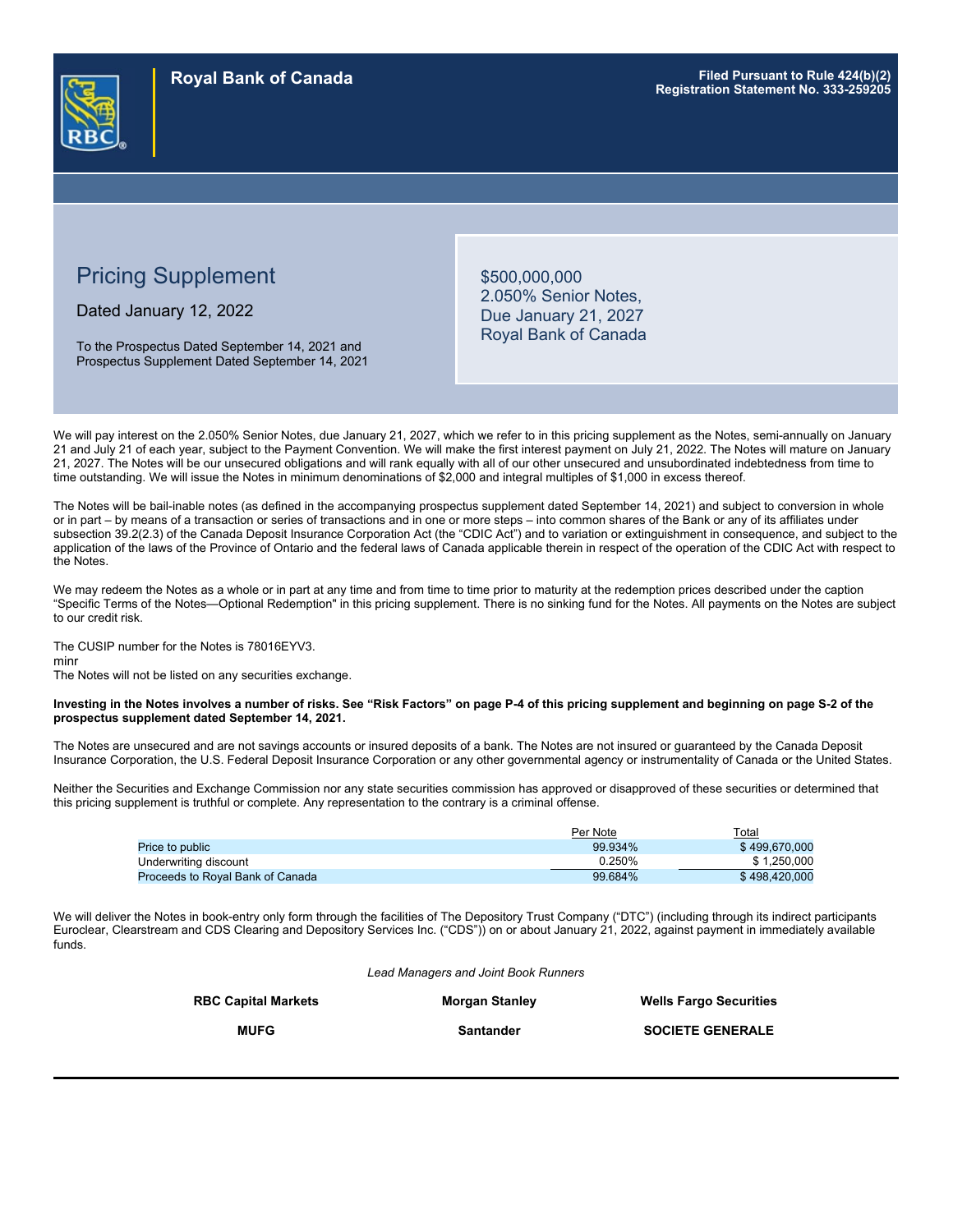### **TERMS OF THE NOTES**

We describe the basic features of the Notes in the sections of the prospectus dated September 14, 2021 called "Description of Debt Securities" and *prospectus supplement dated September 14, 2021 called "Description of the Notes We May Offer," subject to and as modified by the provisions described below.*

| Issuer:                                       | Royal Bank of Canada (the "Bank")                                                                                                                                                                                                                                                                                                                                                                  |
|-----------------------------------------------|----------------------------------------------------------------------------------------------------------------------------------------------------------------------------------------------------------------------------------------------------------------------------------------------------------------------------------------------------------------------------------------------------|
| Issue:                                        | Senior Global Medium-Term Notes, Series I                                                                                                                                                                                                                                                                                                                                                          |
| Title of Series:                              | 2.050% Senior Notes, due January 21, 2027                                                                                                                                                                                                                                                                                                                                                          |
| Ranking:                                      | Senior                                                                                                                                                                                                                                                                                                                                                                                             |
| Principal Amount:                             | US \$500,000,000                                                                                                                                                                                                                                                                                                                                                                                   |
| Currency:                                     | U.S. Dollars                                                                                                                                                                                                                                                                                                                                                                                       |
| <b>Minimum Denominations:</b>                 | \$2,000 and integral multiples of \$1,000 in excess thereof                                                                                                                                                                                                                                                                                                                                        |
| Pricing Date:                                 | January 12, 2022                                                                                                                                                                                                                                                                                                                                                                                   |
| <b>Issue Date:</b>                            | January 21, 2022                                                                                                                                                                                                                                                                                                                                                                                   |
| Maturity Date:                                | January 21, 2027                                                                                                                                                                                                                                                                                                                                                                                   |
| CUSIP / ISIN / Common<br>Code:                | 78016EYV3 / US78016EYV37 / 243483735                                                                                                                                                                                                                                                                                                                                                               |
| Interest Rate:                                | For each Interest Period (as defined below), the Notes will bear interest at the fixed rate of 2.050% per annum.                                                                                                                                                                                                                                                                                   |
| Interest Payment Dates:                       | Semi-Annually, on each January 21 and July 21, beginning on July 21, 2022 and ending on the Maturity Date,<br>subject to the Payment Convention, as described below.                                                                                                                                                                                                                               |
| Interest Periods:                             | The Notes will bear interest from and including each Interest Payment Date (or in the case of the initial Interest<br>Period, the Issue Date) to but excluding the following Interest Payment Date (or, in the case of the final Interest<br>Period, the redemption date or the Maturity Date) (each such period, an "Interest Period"), subject to the Payment<br>Convention, as described below. |
| <b>Record Dates for Interest</b><br>Payments: | The fifteenth calendar day, whether or not a Business Day, immediately preceding the related Interest Payment<br>Date.                                                                                                                                                                                                                                                                             |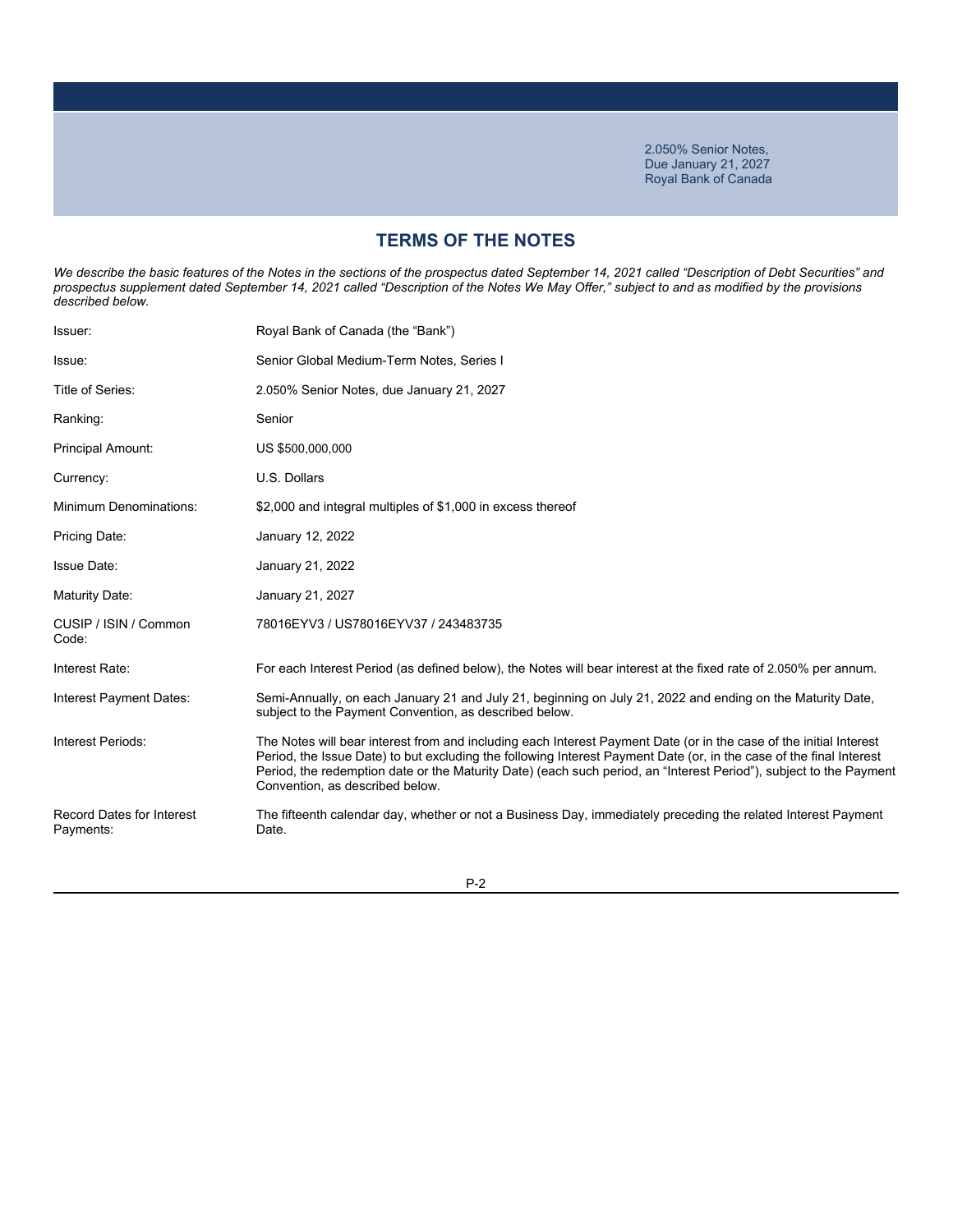| Payment Convention:                               | If any Interest Payment Date or the Maturity Date falls on a day that is not a Business Day, the required payment<br>of principal, premium, if any, and/or interest will be made on the next succeeding Business Day, and no additional<br>interest will accrue in respect of the payment made on that next succeeding Business Day.                                                                                                                                                                                                                                                                                                                                                                                                                                                                                                                                                                                                      |
|---------------------------------------------------|-------------------------------------------------------------------------------------------------------------------------------------------------------------------------------------------------------------------------------------------------------------------------------------------------------------------------------------------------------------------------------------------------------------------------------------------------------------------------------------------------------------------------------------------------------------------------------------------------------------------------------------------------------------------------------------------------------------------------------------------------------------------------------------------------------------------------------------------------------------------------------------------------------------------------------------------|
| <b>Business Day:</b>                              | A Monday, Tuesday, Wednesday, Thursday or Friday that is neither a legal holiday nor a day on which banking<br>institutions are authorized or required by law to close in New York City or Toronto.                                                                                                                                                                                                                                                                                                                                                                                                                                                                                                                                                                                                                                                                                                                                       |
| Day Count Fraction:                               | Interest will be computed and paid on a 30/360 basis (based upon a 360-day year of twelve 30-day months).                                                                                                                                                                                                                                                                                                                                                                                                                                                                                                                                                                                                                                                                                                                                                                                                                                 |
| Redemption at our Option:                         | The Bank may redeem the Notes, at its option, as a whole or in part at any time and from time to time, prior to<br>maturity, after giving not less than 30 nor more than 60 calendar days' notice to the holders of the Notes at a<br>redemption price equal to the greater of (i) 100% of the principal amount of the Notes to be redeemed; and (ii) the<br>sum of the present values of the remaining scheduled payments of principal and interest thereon (exclusive of<br>interest accrued to but excluding the redemption date) discounted to the redemption date on a semi-annual basis<br>(assuming a 360-day year consisting of twelve 30-day months) (the "Make-Whole Amount"), with respect to such<br>Notes at a rate equal to the sum of the Treasury Rate plus 10 basis points, plus in each case accrued interest<br>thereon to, but excluding, the redemption date. See "Specific Terms of the Notes-Optional Redemption". |
| <b>Canadian Bail-in Powers</b><br>Acknowledgment: | The Notes are bail-inable notes. See "Specific Terms of the Notes-Agreement with Respect to the Exercise of<br>Canadian Bail-in Powers".                                                                                                                                                                                                                                                                                                                                                                                                                                                                                                                                                                                                                                                                                                                                                                                                  |
| Repayment at Option of<br>Holder:                 | Not applicable.                                                                                                                                                                                                                                                                                                                                                                                                                                                                                                                                                                                                                                                                                                                                                                                                                                                                                                                           |
| Joint Book Runners:                               | RBC Capital Markets, LLC, Morgan Stanley & Co. LLC, Wells Fargo Securities, LLC, MUFG Securities Americas<br>Inc., Santander Investment Securities Inc. and SG Americas Securities, LLC                                                                                                                                                                                                                                                                                                                                                                                                                                                                                                                                                                                                                                                                                                                                                   |
| Public Offering Price:                            | 99.934%                                                                                                                                                                                                                                                                                                                                                                                                                                                                                                                                                                                                                                                                                                                                                                                                                                                                                                                                   |
| <b>Underwriting Discount:</b>                     | 0.250%                                                                                                                                                                                                                                                                                                                                                                                                                                                                                                                                                                                                                                                                                                                                                                                                                                                                                                                                    |
| <b>Clearance and Settlement:</b>                  | DTC (including through its indirect participants Euroclear, Clearstream and CDS, as described under "Ownership<br>and Book-Entry Issuance" in the prospectus dated September 14, 2021).                                                                                                                                                                                                                                                                                                                                                                                                                                                                                                                                                                                                                                                                                                                                                   |
| Listing:                                          | The Notes will not be listed on any securities exchange or quotation system.                                                                                                                                                                                                                                                                                                                                                                                                                                                                                                                                                                                                                                                                                                                                                                                                                                                              |
| Terms Incorporated in the<br>Master Note:         | All of the terms appearing above on pages P-2 and P-3 under the caption "Terms of the Notes" of this pricing<br>supplement and the terms appearing under the caption "Specific Terms of the Notes" below.<br>The Notes are part of a series of senior debt securities of the Bank entitled "Senior Global Medium-Term Notes,<br>Series I." The Notes will have the CUSIP No. 78016EYV3, the ISIN No. US78016EYV37 and the Common Code<br>No. 243483735.                                                                                                                                                                                                                                                                                                                                                                                                                                                                                   |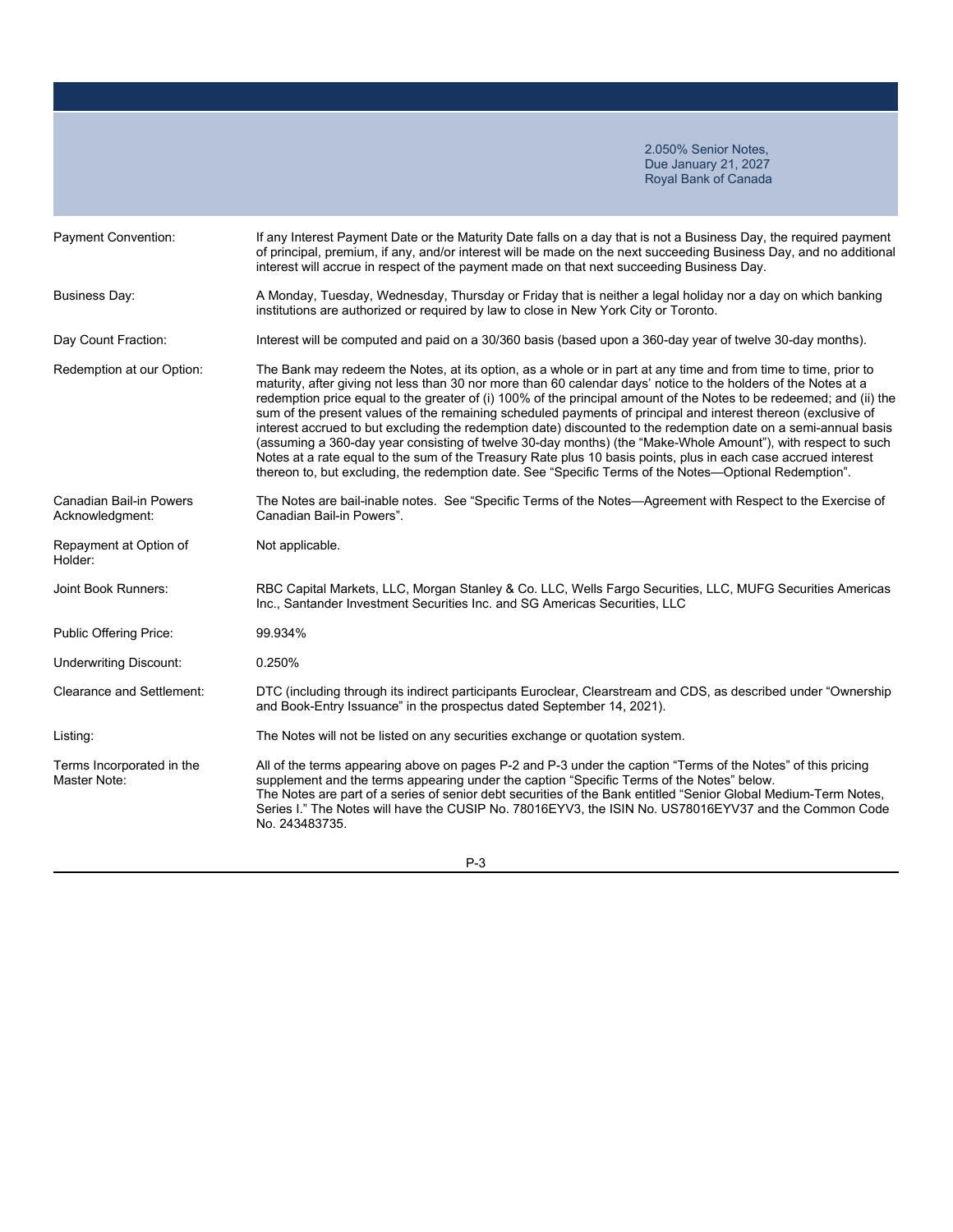### **RISK FACTORS**

*An investment in the Notes is subject to the risks described below, as well as the risks described under "Risk Factors" in the accompanying prospectus, dated September 14, 2021, and the accompanying prospectus supplement, dated September 14, 2021. The Notes are not secured debt.*  You should carefully consider whether the Notes are suited to your particular circumstances. This pricing supplement should be read together with the *accompanying prospectus, dated September 14, 2021, and the accompanying prospectus supplement, dated September 14, 2021. The information in*  the accompanying prospectus and the accompanying prospectus supplement is supplemented by, and to the extent inconsistent therewith replaced and superseded by, the information in this pricing supplement. This section describes certain significant risks relating to an investment in the *Notes. We urge you to read the following information about these risks, together with the other information in this pricing supplement and the accompanying prospectus and accompanying prospectus supplement, before investing in the Notes.*

#### **Investors Are Subject to Our Credit Risk, and Market Perceptions About Our Creditworthiness May Adversely Affect the Market Value of the Notes**.

Investors are dependent on our ability to pay all amounts due on the Notes on the interest payment dates and at maturity, and, therefore, investors are subject to our credit risk and to changes in the market's view of our creditworthiness. Any decrease in the market's view on or confidence in our creditworthiness is likely to adversely affect the market value of the Notes.

### **The Market Value of the Notes May Be Influenced by Unpredictable Factors.**

The market value of your Notes may fluctuate between the date you purchase them and the Maturity Date. Several factors, many of which are beyond our control, will influence the market value of the Notes. Factors that may influence the market value of the Notes include:

- supply and demand for the Notes, including inventory positions with the underwriters or any other market-maker;
- interest rates in the market and expectations about future interest rates;
- the creditworthiness of the Bank;
- the time remaining to the maturity of the Notes; and
- economic, financial, political, regulatory or judicial events that affect financial markets generally.

#### **The Notes Will Not Be Listed on Any Securities Exchange or Quotation System and Secondary Trading May Be Limited.**

The Notes will not be listed on any securities exchange or quotation system. Therefore, there may be little or no secondary market for the Notes. The underwriters may, but are not obligated to, make a market in the Notes. Even if there is a secondary market, it may not provide enough liquidity to allow you to trade or sell the Notes easily. Because we do not expect that other broker-dealers will participate significantly in the secondary market for the Notes, the price at which you may be able to trade your Notes is likely to depend on the price, if any, at which the underwriters are willing to transact. If at any time the underwriters were not to make a market in the Notes, it is likely that there would be no secondary market for the Notes. Accordingly, you should be willing to hold your Notes to maturity.

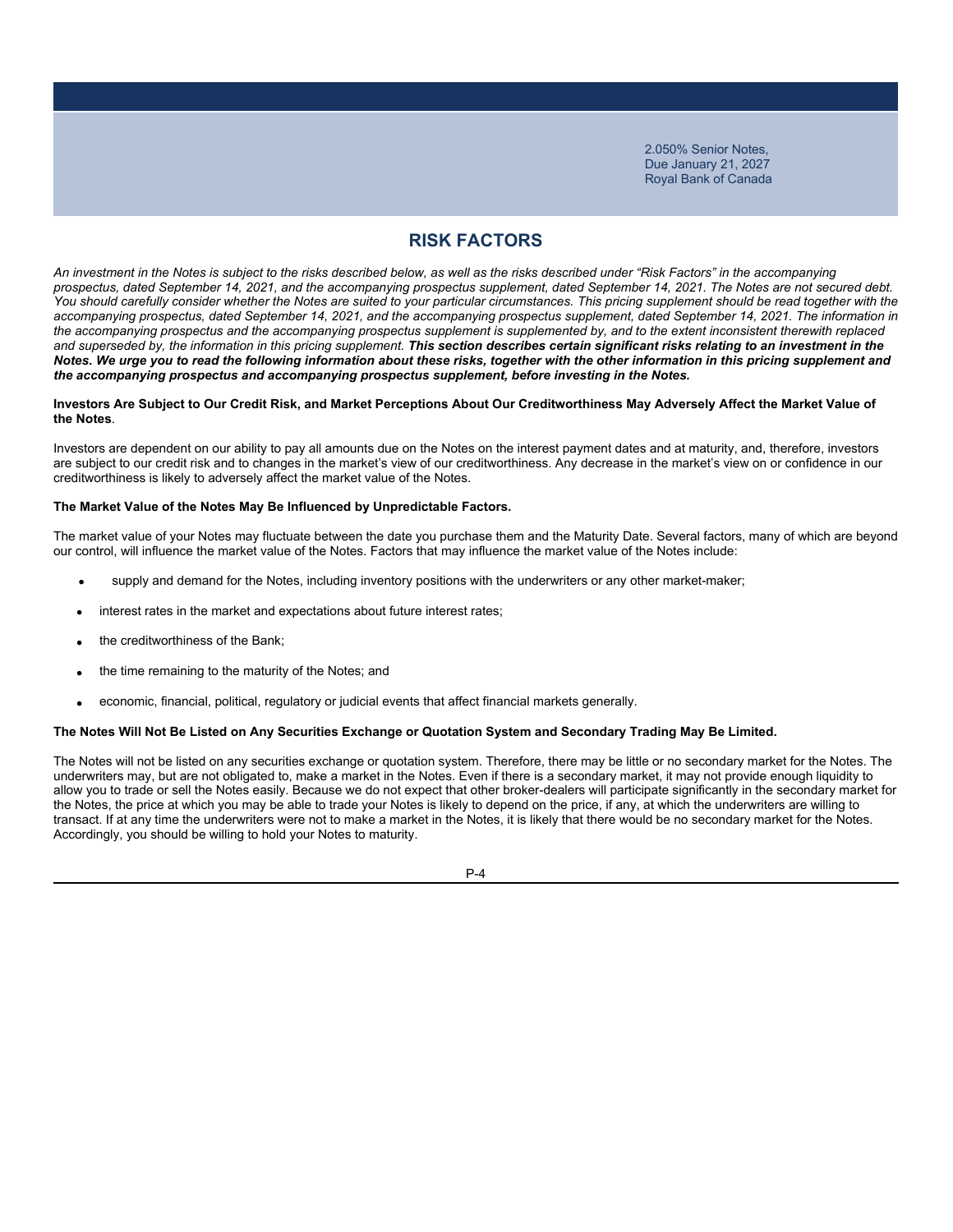### **SPECIFIC TERMS OF THE NOTES**

*Please note that in this section entitled "Specific Terms of the Notes," references to "holders" mean those who own Notes registered in their own names, on the books that we or the trustee maintain for this purpose, and not those who own beneficial interests in Notes registered in street name or*  in Notes issued in book-entry form through DTC or another depositary. Owners of beneficial interests in the Notes should read the section entitled *"Description of the Notes We May Offer—Legal Ownership" in the accompanying prospectus supplement, dated September 14, 2021, and "Ownership and Book-Entry Issuance" in the accompanying prospectus, dated September 14, 2021.*

*The Notes are part of a series of senior debt securities entitled "Senior Global Medium-Term Notes, Series I," that we may issue under our senior indenture, dated as of October 23, 2003, between the Bank and The Bank of New York Mellon, as successor to the corporate trust business of*  JPMorgan Chase Bank, N.A., as trustee, as supplemented by a first supplemental indenture, dated as of July 21, 2006, by a second supplemental indenture, dated as of February 28, 2007, and by a third supplemental indenture, dated as of September 7, 2018 and as further amended, from time *to time (the "indenture"). The Notes are described in the accompanying prospectus supplement. This pricing supplement summarizes financial and other terms that apply to the Notes. We describe terms that apply generally to all Series I Medium-Term Notes in "Description of the Notes We May Offer" in the accompanying prospectus supplement. The terms described in this pricing supplement, and should be read in conjunction with, those*  described in the accompanying prospectus and accompanying prospectus supplement and, if the terms described here are inconsistent with those *described there, the terms described here are controlling.*

*Please note that the information about the price to the public and the net proceeds to the Bank on the front cover of this pricing supplement relates only to the initial sale of the Notes. If you have purchased the Notes in a market-making transaction after the initial sale, information about the price and date of sale to you will be provided in a separate confirmation of sale.*

In addition to the terms described on the front and inside cover of this pricing supplement, the following specific terms will apply to the Notes:

#### **Defeasance**

There shall be no defeasance, full or covenant, applicable to the Notes.

#### **Payment at Maturity**

At maturity you will receive an amount equal to the principal of your Notes plus any accrued and unpaid interest.

#### **Manner of Payment and Delivery**

Any payment on the Notes at maturity will be made to accounts designated by you and approved by us, or at the office of the trustee in New York City, but only when the Notes are surrendered to the trustee at that office. We also may make any payment in accordance with the applicable procedures of the depositary.

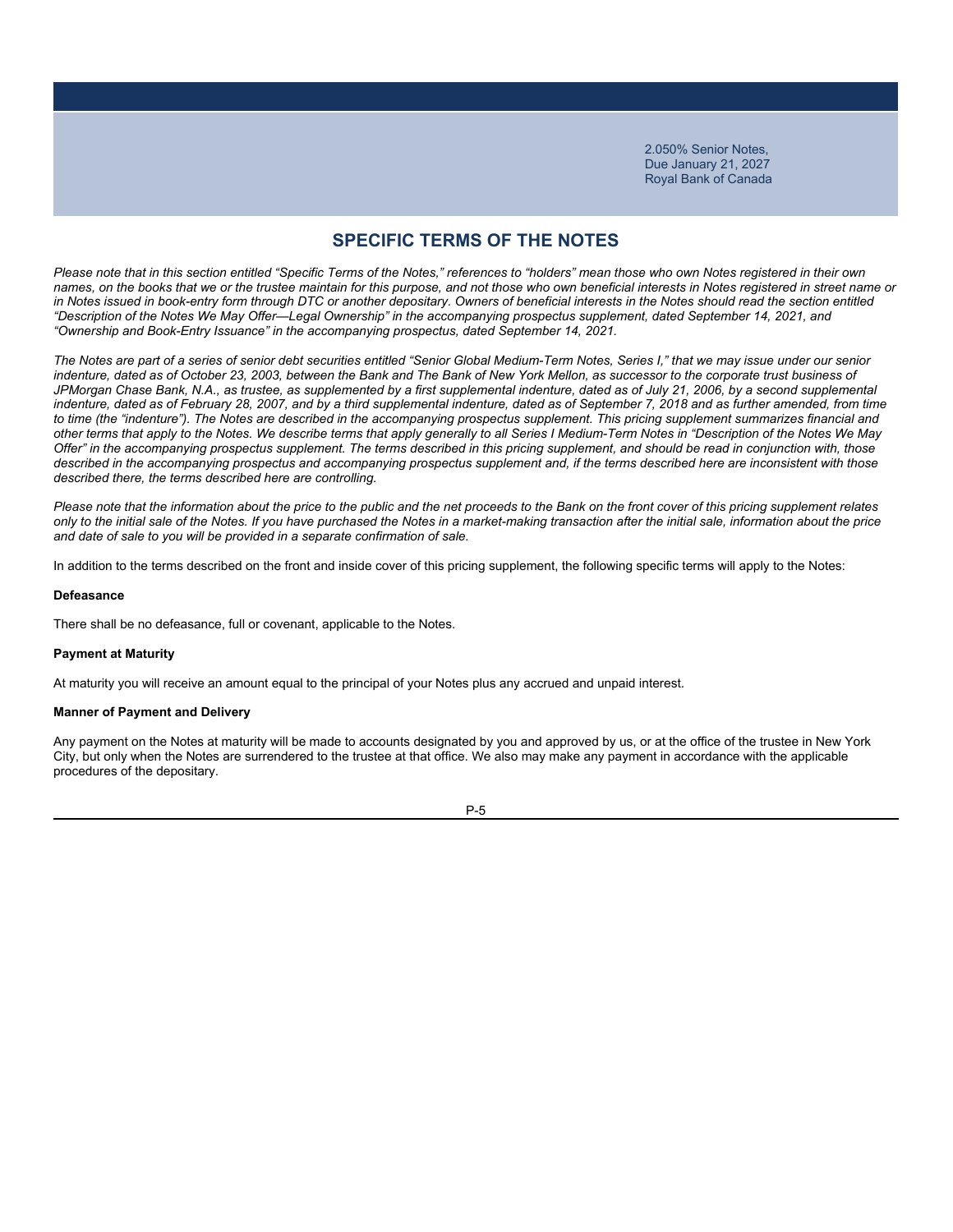#### **Agreement with Respect to the Exercise of Canadian Bail-in Powers**

By its acquisition of an interest in any Note, each holder or beneficial owner of that Note is deemed to (i) agree to be bound, in respect of that Note, by the CDIC Act, including the conversion of that Note, in whole or in part – by means of a transaction or series of transactions and in one or more steps – into common shares of the Bank or any of its affiliates under subsection 39.2(2.3) of the CDIC Act and the variation or extinguishment of that Note in consequence, and by the application of the laws of the Province of Ontario and the federal laws of Canada applicable therein in respect of the operation of the CDIC Act with respect to that Note; (ii) attorn and submit to the jurisdiction of the courts in the Province of Ontario with respect to the CDIC Act and those laws; (iii) have represented and warranted to the Bank that the Bank has not directly or indirectly provided financing to the holder for the express purpose of investing in the Note; and (iv) acknowledge and agree that the terms referred to in paragraphs (i) and (ii), above, are binding on that holder or beneficial owner despite any provisions in the indenture or that Note, any other law that governs that Note and any other agreement, arrangement or understanding between that holder or beneficial owner and the Bank with respect to that Note.

Holders and beneficial owners of any Note will have no further rights in respect of that Note to the extent that Note is converted in a bail-in conversion, other than those provided under the bail-in regime, and by its acquisition of an interest in any Note, each holder or beneficial owner of that Note is deemed to irrevocably consent to the converted portion of the principal amount of that Note and any accrued and unpaid interest thereon being deemed paid in full by the Bank by the issuance of common shares of the Bank (or, if applicable, any of its affiliates) upon the occurrence of a bail-in conversion, which bail-in conversion will occur without any further action on the part of that holder or beneficial owner or the trustee; provided that, for the avoidance of doubt, this consent will not limit or otherwise affect any rights that holders or beneficial owners may have under the bail-in regime.

See "Description of Notes We May Offer―Special Provisions Related to Bail-inable Notes" in the accompanying prospectus supplement dated September 14, 2021 for a description of provisions applicable to the Notes as a result of Canadian bail-in powers.

#### **Optional Redemption**

The Notes may be redeemed at any time prior to maturity, as a whole or in part, at our option, at any time and from time to time after giving not less than 30 nor more than 60 calendar days' notice provided (or otherwise transmitted in accordance with DTC procedures) to each holder of the Notes to be redeemed. The redemption price will be calculated by us and will be equal to the greater of (i) 100% of the principal amount of the Notes to be redeemed and (ii) the Make-Whole Amount, at a rate equal to the sum of the Treasury Rate (as defined below) plus 10 basis points, plus in either case, accrued but unpaid interest thereon to, but excluding, the redemption date.

"*Comparable Treasury Issue*" means the United States Treasury security or securities selected by the Investment Bank (as defined below) as having an actual or interpolated maturity comparable to the remaining term of the Notes to be redeemed that would be utilized, at the time of selection and in accordance with customary financial practice, in pricing new issues of corporate debt securities of a comparable maturity to the remaining term of such Notes.

"*Comparable Treasury Price*" means, with respect to any redemption date for the Notes, (1) the average of the Reference Treasury Dealer Quotations (as defined below) for such redemption date after excluding the highest and lowest of such Reference Treasury Dealer Quotations, or (2) if the Investment Bank obtains fewer than four such Reference Treasury Dealer Quotations, the average of all such quotations.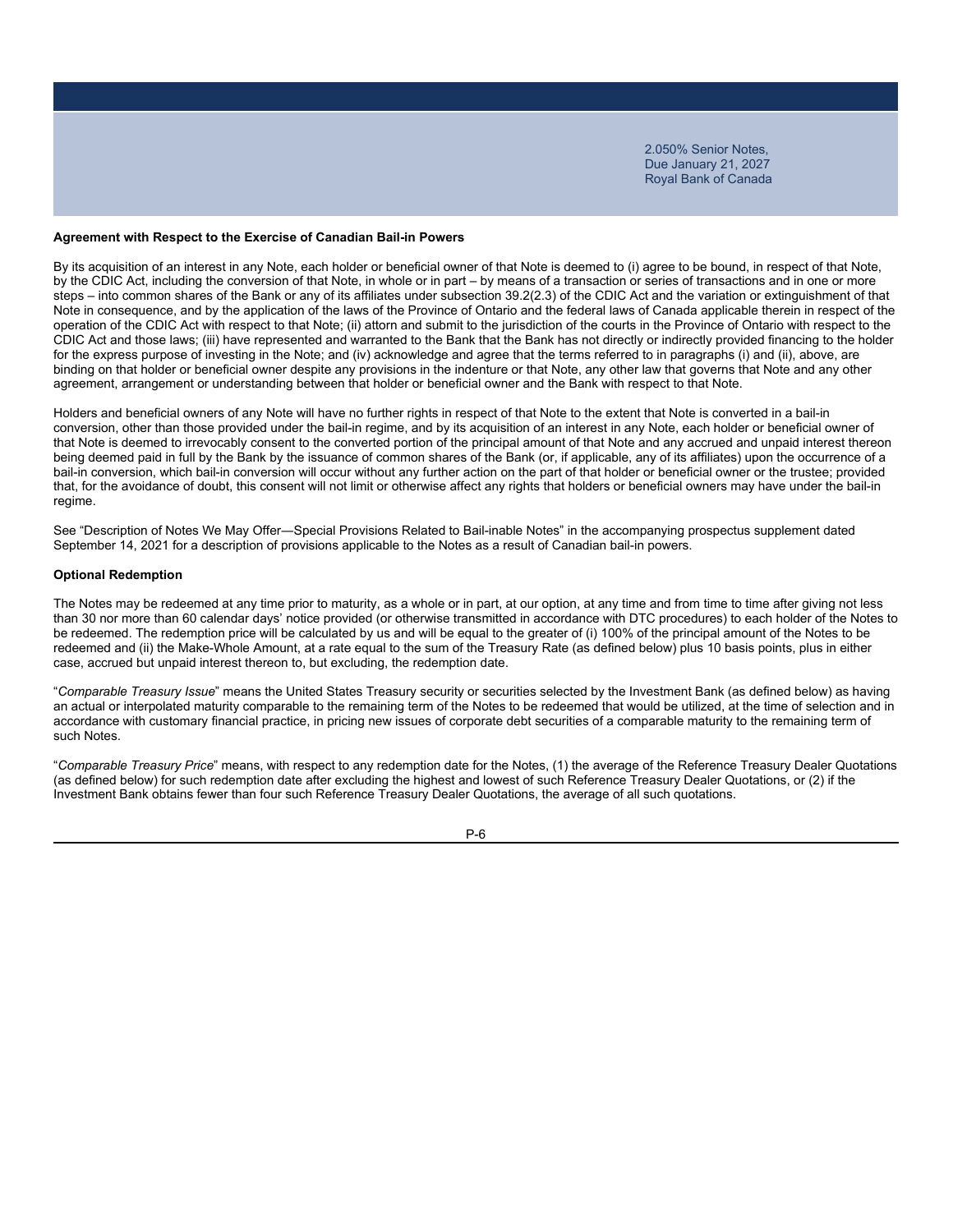"*Investment Bank*" means RBC Capital Markets, LLC or its successors, or, if such firm is not willing and able to select the applicable Comparable Treasury Issue, an investment banking institution of national standing appointed by us.

"*Reference Treasury Dealer*" means the Investment Bank and two other investment banking institutions of national standing or their affiliates which are primary U.S. government securities dealers and their respective successors, as selected by us, provided, however, that if any of them shall cease to be a primary U.S. government securities dealer, we will substitute therefor another primary U.S. government securities dealer.

"*Reference Treasury Dealer Quotations*" means, with respect to each Reference Treasury Dealer and any redemption date for the Notes, the average, as determined by the Investment Bank, of the bid and asked prices for the Comparable Treasury Issue (expressed in each case as a percentage of its principal amount) quoted in writing to the Investment Bank by such Reference Treasury Dealer at 3:30 p.m., New York City time, on the third business day preceding such redemption date.

"*Treasury Rate*" means, with respect to any redemption date for the Notes, the rate per annum equal to the semi-annual equivalent yield to maturity or interpolation (on a day count basis) of the interpolated Comparable Treasury Issue, assuming a price for the Comparable Treasury Issue (expressed as a percentage of its principal amount) equal to the Comparable Treasury Price for such redemption date, as determined by us or the Investment Bank.

On and after the redemption date, interest will cease to accrue on the Notes or any portion of the Notes called for redemption, unless we default in the payment of the redemption price and accrued interest. On or before the redemption date, we will deposit with our paying agent or the trustee money sufficient to pay the redemption price of and accrued interest on the Notes to be redeemed on that date.

Any redemption or notice may, at our discretion, be subject to one or more conditions precedent and, at our discretion, the redemption date may be delayed until such time as any or all such conditions precedent included at our discretion shall be satisfied (or waived by us) or the redemption date may not occur and such notice may be rescinded if all such conditions precedent included at our discretion shall not have been satisfied (or waived by us).

In the case of any partial redemption, selection of the Notes to be redeemed will be made in accordance with applicable procedures of DTC.

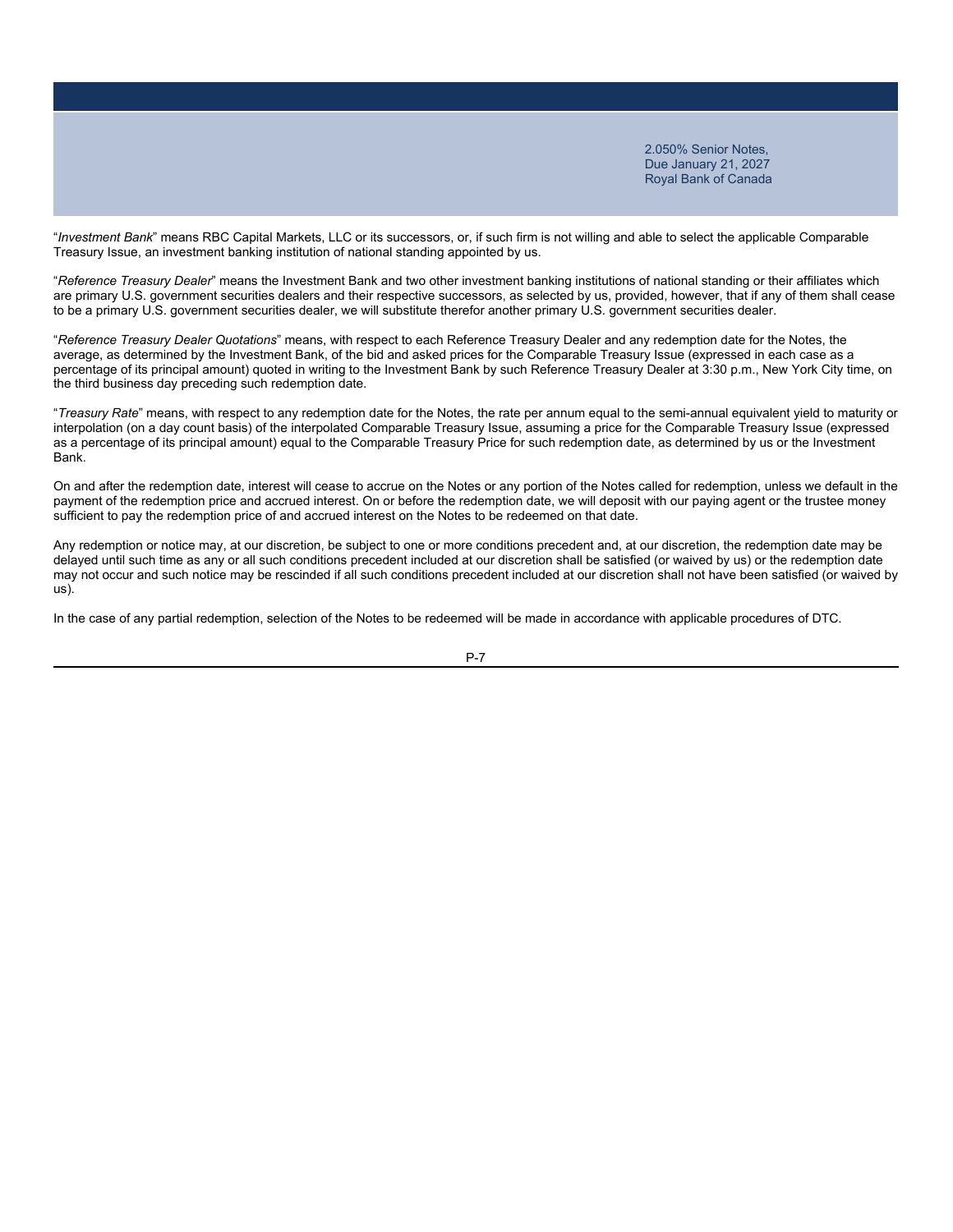### **ADDITIONAL AMOUNTS**

We will pay any amounts to be paid by us on the Notes without deduction or withholding for, or on account of, any and all present or future income, stamp and other taxes, levies, imposts, duties, charges, fees, deductions or withholdings ("taxes") now or hereafter imposed, levied, collected, withheld or assessed by or on behalf of Canada or any Canadian political subdivision or authority that has the power to tax, unless the deduction or withholding is required by law or by the interpretation or administration thereof by the relevant governmental authority. At any time a Canadian taxing jurisdiction requires us to deduct or withhold for or on account of taxes from any payment made under or in respect of the Notes, we will pay such additional amounts ("Additional Amounts") as may be necessary so that the net amounts received by each holder (including Additional Amounts), after such deduction or withholding, shall not be less than the amount the holder would have received had no such deduction or withholding been required.

However, no Additional Amounts will be payable with respect to a payment made to a holder of a Note, or of a right to receive payment in respect thereto (a "Payment Recipient"), which we refer to as an "Excluded Holder," in respect of any taxes imposed because the beneficial owner or Payment Recipient:

- (i) is someone with whom we do not deal at arm's length (within the meaning of the Income Tax Act (Canada)) at the time of making such payment;
- (ii) is subject to such taxes by reason of its being connected presently or formerly with Canada or any province or territory thereof other than by reason of the holder's activity in connection with purchasing such Note, the holding of such Note or the receipt of payments thereunder;
- (iii) is, or does not deal at arm's length with a person who is, a "specified shareholder" (as defined in subsection 18(5) of the Income Tax Act (Canada)) of the Bank;
- (iv) presents such Note for payment (where presentation is required) more than 30 days after the relevant date (except to the extent that the holder thereof would have been entitled to such Additional Amounts on presenting a Note for payment on the last day of such 30 day period); for this purpose, the "relevant date" in relation to any payments on any Note means:
	- (a) the due date for payment thereof, or
	- (b) if the full amount of the monies payable on such date has not been received by the trustee on or prior to such due date, the date on which the full amount of such monies has been received and notice to that effect is given to holders of the Notes in accordance with the indenture;
- (v) could lawfully avoid (but has not so avoided) such withholding or deduction by complying, or requiring that any agent comply with, any statutory requirements necessary to establish qualification for an exemption from withholding or by making, or requiring that any agent make, a declaration of non-residence or other similar claim for exemption to any relevant tax authority; or
- (vi) is subject to deduction or withholding on account of any tax, assessment, or other governmental charge that is imposed or withheld by reason of the application of Sections 1471 through 1474 of the United States Internal Revenue Code of 1986 (or any successor provisions) (the "Internal Revenue Code"), any regulation, pronouncement, or agreement thereunder, official interpretations thereof, or any law implementing an intergovernmental approach thereto, whether currently in effect or as published and amended from time to time.

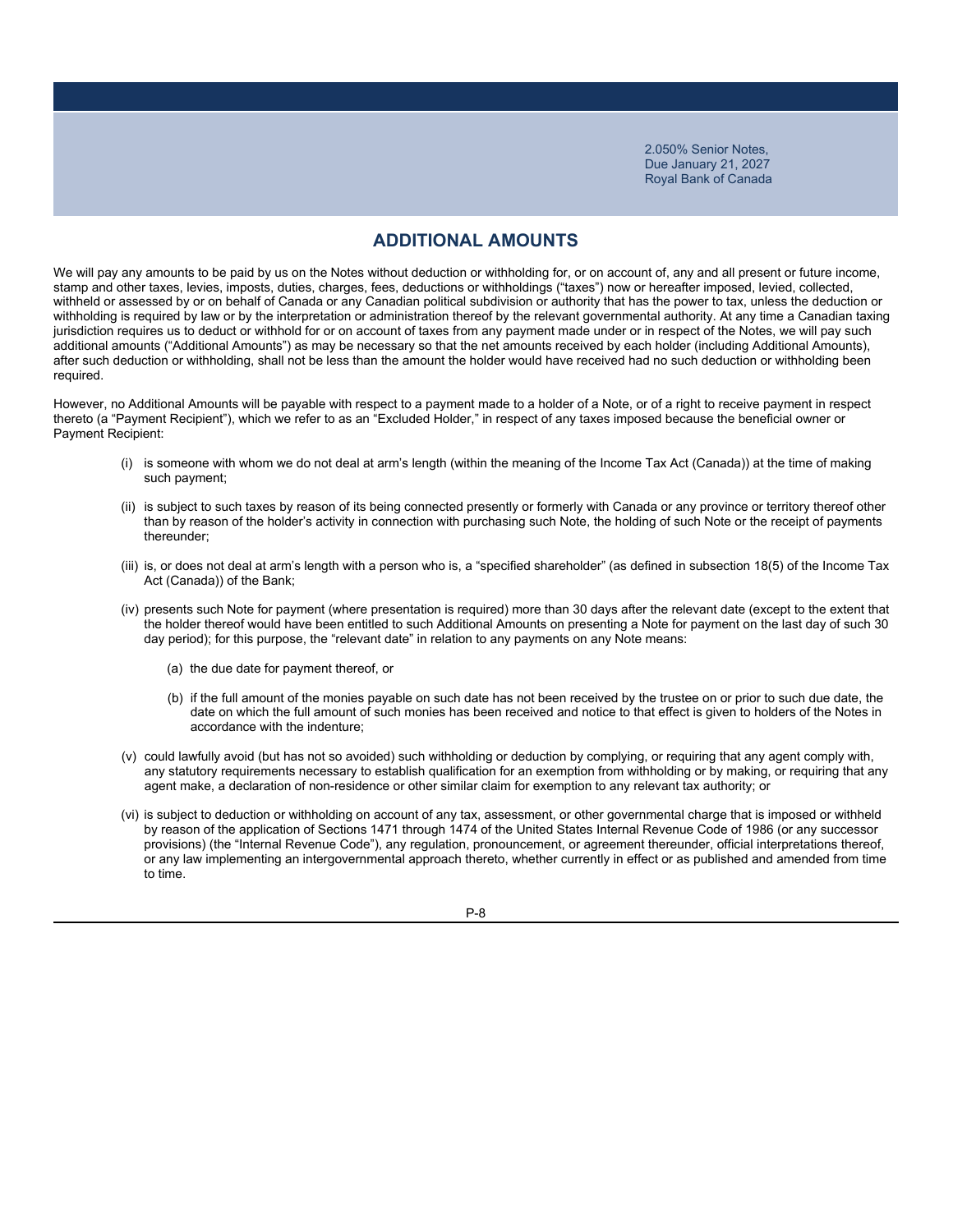For the avoidance of doubt, we will not have any obligation to pay any holders Additional Amounts on any tax which is payable otherwise than by deduction or withholding from payments made under or in respect of the Notes.

We will also make such withholding or deduction and remit the full amount deducted or withheld to the relevant authority in accordance with applicable law. We will furnish to the trustee, within 30 days after the date the payment of any taxes is due pursuant to applicable law, certified copies of tax receipts evidencing that such payment has been made or other evidence of such payment satisfactory to the trustee. We will indemnify and hold harmless each holder of Notes (other than an Excluded Holder) and upon written request reimburse each such holder for the amount of (x) any taxes so levied or imposed and paid by such holder as a result of payments made under or with respect to the Notes, and (y) any taxes levied or imposed and paid by such holder with respect to any reimbursement under (x) above, but excluding any such taxes on such holder's net income or capital.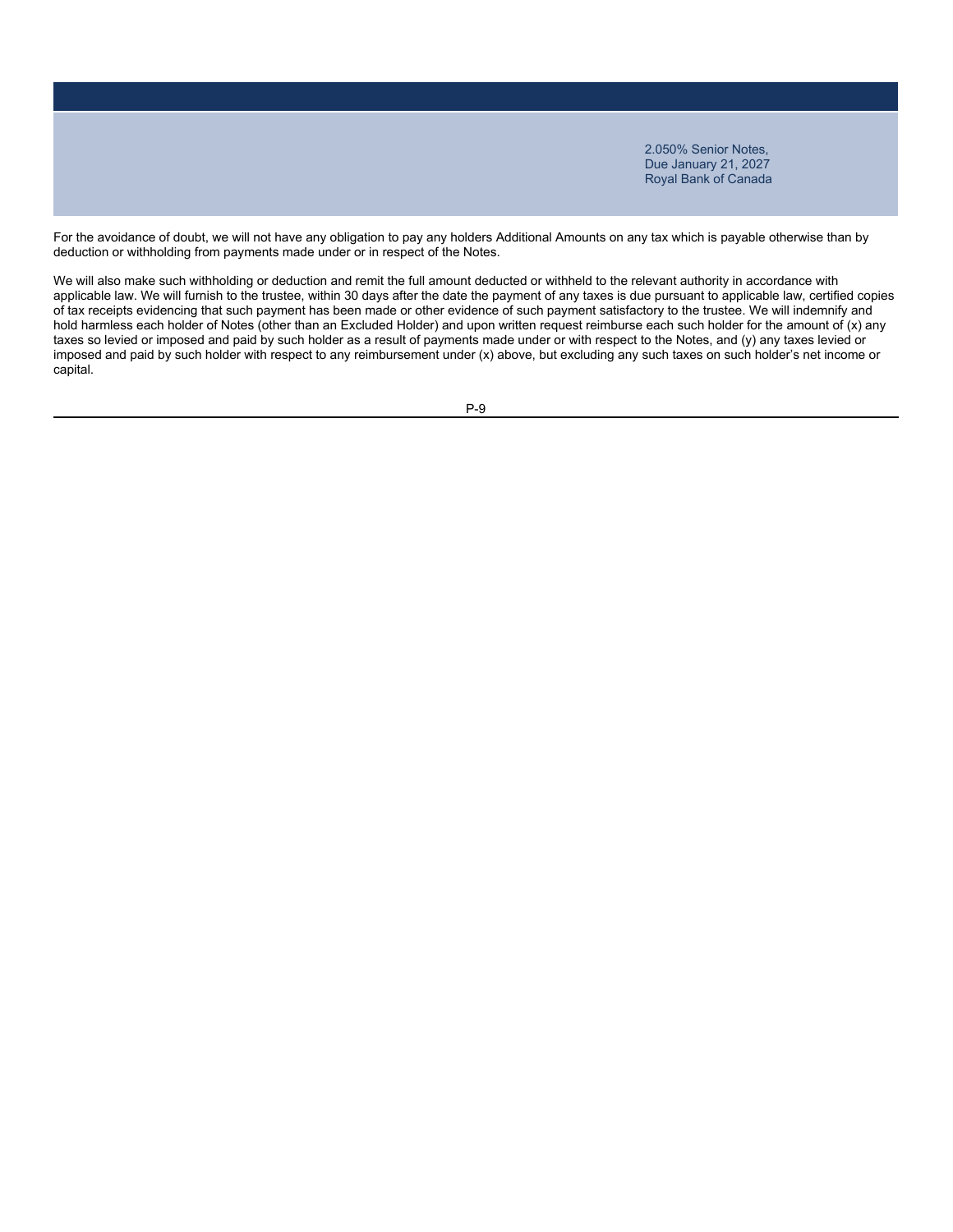### **U.S. FEDERAL INCOME TAX CONSIDERATIONS**

For a discussion of the material U.S. federal income tax consequences of owning the Notes, please see the section "Tax Consequences—United States Taxation" in the accompanying prospectus, dated September 14, 2021. We have determined that the Notes will not be treated as issued with a greater than *de minimis* amount of original issue discount for U.S. federal income tax purposes.

### **CANADIAN FEDERAL INCOME TAX CONSIDERATIONS**

For a discussion of the Canadian federal income tax consequences of owning the Notes, please see the section "Tax Consequences— Canadian Taxation" in the accompanying prospectus, dated September 14, 2021 and the section "Certain Income Tax Consequences—Canadian Taxation" in the accompanying prospectus supplement, dated September 14, 2021.

### **BENEFIT PLAN INVESTOR CONSIDERATIONS**

A fiduciary of a pension, profit-sharing or other employee benefit plan (a "plan") subject to the Employee Retirement Income Security Act of 1974, as amended ("ERISA"), should consider the fiduciary standards of ERISA in the context of the plan's particular circumstances before authorizing an investment in the debt securities.

Any purchaser or holder of debt securities or any interest therein will be deemed to have represented (both on behalf of itself and any plan) by its purchase and holding of the debt securities that either (1) it is not a plan and is not purchasing those debt securities on behalf of or with "plan assets" of any plan or (2) the purchase and holding of the debt securities will not constitute a non-exempt prohibited transaction under ERISA or the Internal Revenue Code. In addition, any purchaser or holder of debt securities or any interest therein which is a non-ERISA arrangement will be deemed to have represented by its purchase or holding or, if applicable, exchange of the debt securities that its purchase and holding will not violate the provisions of any similar law.

For a further discussion of benefit plan investor considerations, please see the discussion under the heading "Benefit Plan Investor Considerations" in the accompanying prospectus, dated September 14, 2021.

### **CLEARANCE AND SETTLEMENT**

The Notes will settle through DTC, and its indirect participants Euroclear, Clearstream and CDS. For a description of DTC, Euroclear, Clearstream and CDS, see "Ownership and Book-Entry Issuance" in the accompanying prospectus, dated September 14, 2021.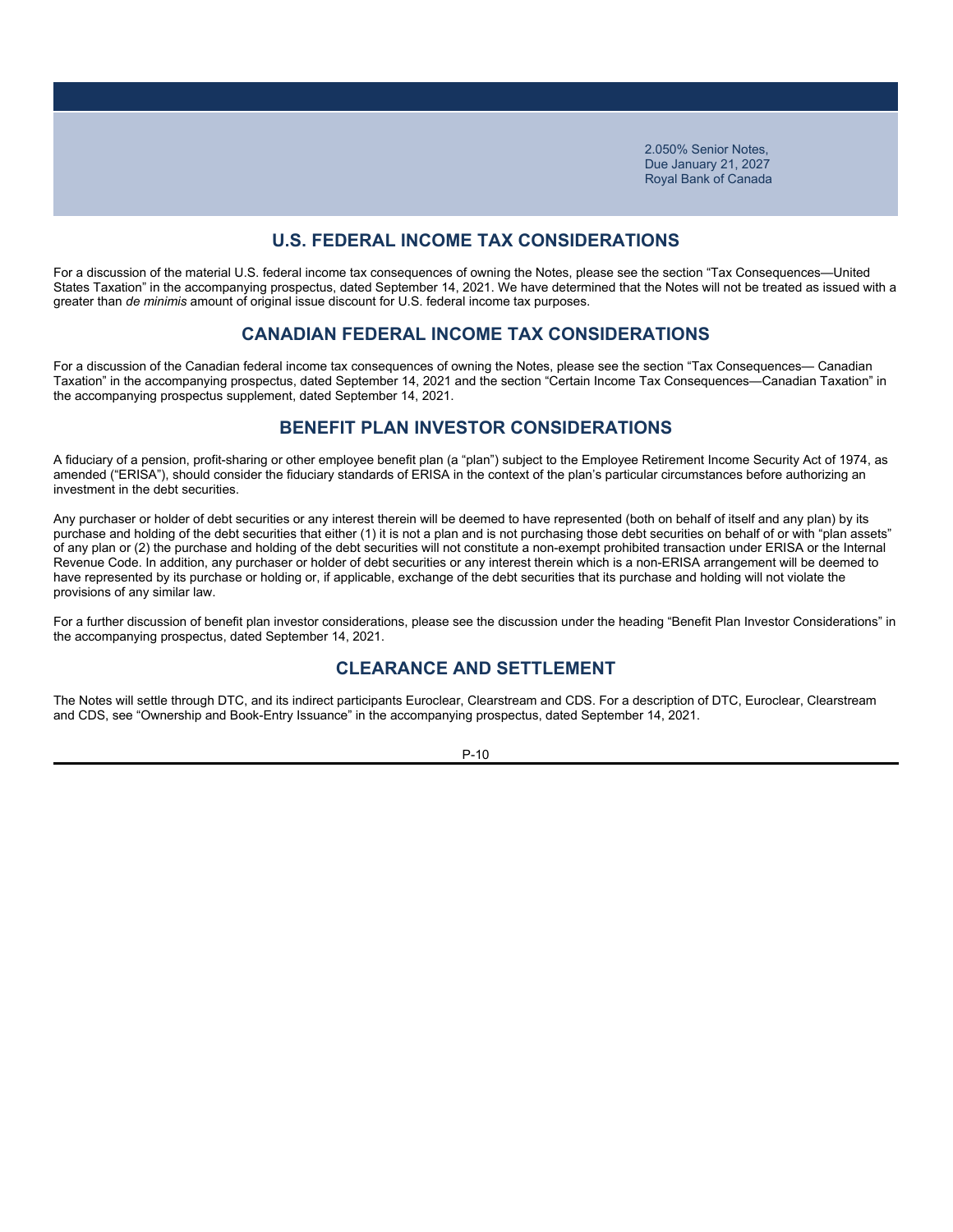## **SUPPLEMENTAL PLAN OF DISTRIBUTION (CONFLICTS OF INTEREST)**

We have entered into a terms agreement, dated January 12, 2022, with the underwriters pursuant to the Distribution Agreement, dated September 14, 2021, among us and the agents party thereto for the purchase and sale of the Notes. We have agreed to sell to each of the underwriters, and each of the underwriters has agreed to purchase from us, the principal amount of the Notes shown opposite its name at the public offering price set forth above.

| Name                                   | <b>Principal Amount of Notes</b> |  |
|----------------------------------------|----------------------------------|--|
| RBC Capital Markets, LLC               | \$<br>100,000,000                |  |
| Morgan Stanley & Co. LLC               | \$<br>100,000,000                |  |
| Wells Fargo Securities, LLC            | \$<br>100,000,000                |  |
| <b>MUFG Securities Americas Inc.</b>   | \$<br>35,000,000                 |  |
| Santander Investment Securities Inc.   | \$<br>35,000,000                 |  |
| <b>SG Americas Securities, LLC</b>     | \$<br>35,000,000                 |  |
| <b>ANZ Securities, Inc.</b>            | \$<br>5,000,000                  |  |
| BNY Mellon Capital Markets, LLC        | \$<br>5,000,000                  |  |
| Capital One Securities, Inc.           | \$<br>5,000,000                  |  |
| Comerica Securities, Inc.              | \$<br>5,000,000                  |  |
| Commonwealth Bank of Australia         | \$<br>5,000,000                  |  |
| Desjardins Securities Inc.             | \$<br>5,000,000                  |  |
| Fifth Third Securities, Inc.           | \$<br>5,000,000                  |  |
| Huntington Securities, Inc.            | \$<br>5,000,000                  |  |
| KeyBanc Capital Markets Inc.           | \$<br>5,000,000                  |  |
| nabSecurities, LLC                     | \$<br>5,000,000                  |  |
| National Bank of Canada Financial Inc. | \$<br>5,000,000                  |  |
| Nomura International plc               | \$<br>5,000,000                  |  |
| Rabo Securities USA, Inc.              | \$<br>5,000,000                  |  |
| Regions Securities LLC                 | \$<br>5,000,000                  |  |
| Truist Securities, Inc.                | \$<br>5,000,000                  |  |
| U.S. Bancorp Investments, Inc.         | \$<br>5,000,000                  |  |
| <b>Westpac Banking Corporation</b>     | \$<br>5,000,000                  |  |
| Academy Securities, Inc.               | \$<br>2,500,000                  |  |
| CastleOak Securities, L.P.             | \$<br>2,500,000                  |  |
| <b>Great Pacific Securities</b>        | \$<br>2,500,000                  |  |
| R. Seelaus & Co., LLC                  | \$<br>2,500,000                  |  |
| Total                                  | \$<br>500.000.000                |  |

Commonwealth Bank of Australia, Desjardins Securities Inc., Nomura International plc and Westpac Banking Corporation will not effect any offers or sales of any Notes in the United States unless it is through one or more U.S. registered broker-dealers as permitted by the regulations of the Financial Industry Regulatory Authority, Inc. ("FINRA").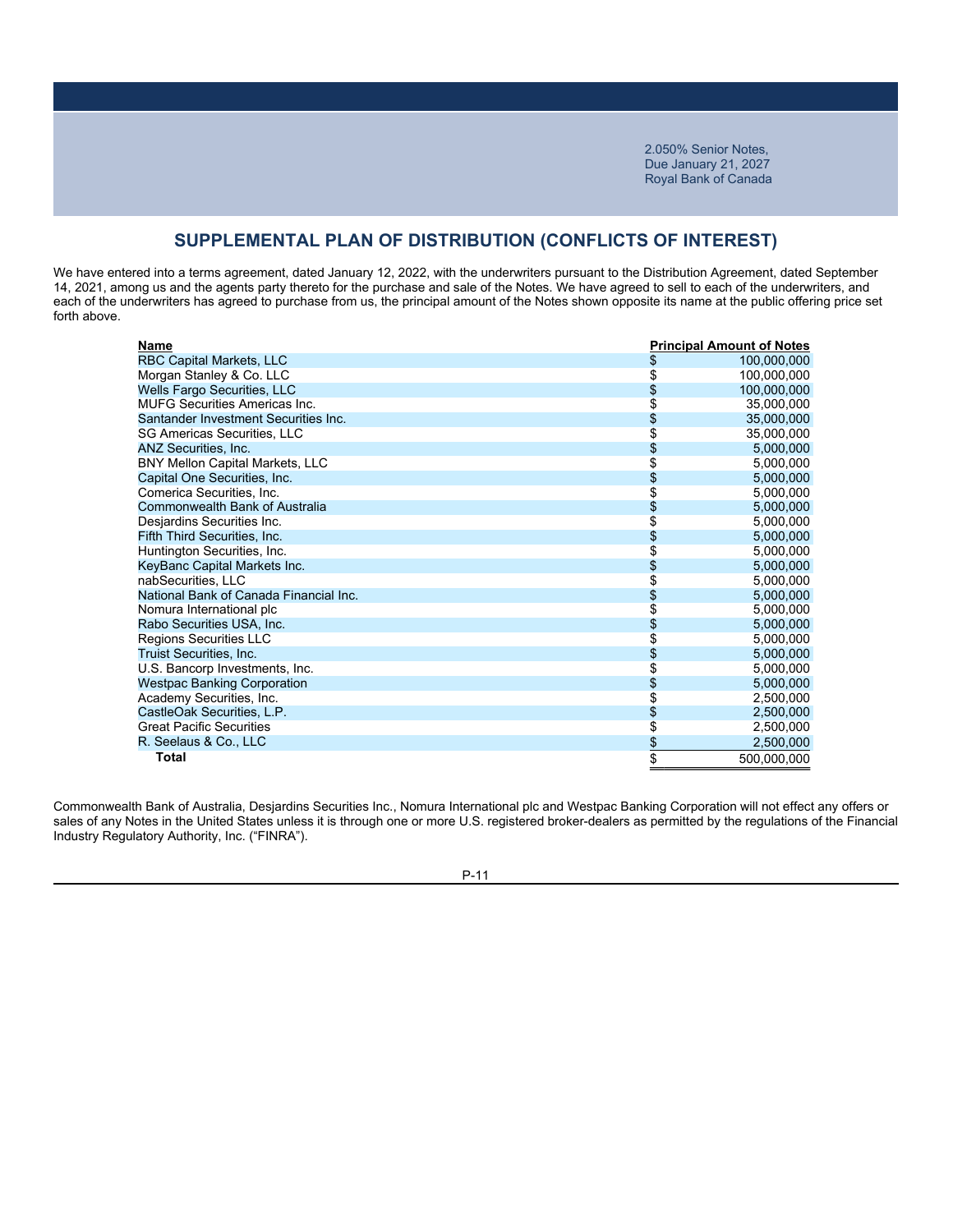The underwriters may sell the Notes to certain dealers at the public offering price, less a concession that will not exceed 0.150% of their principal amount. The underwriters and those dealers may resell the Notes to other dealers at a reallowance discount that will not exceed 0.100% of their principal amount. After the initial offering of the Notes, the concession and reallowance discounts on the Notes may change. The offering of the Notes by the underwriters is subject to receipt and acceptance and subject to the underwriters' right to reject any order in whole or in part.

We estimate that the total offering expenses for the Notes, excluding underwriting discounts and commissions, will be approximately \$39,824.

Subject to the terms and conditions of the terms agreement, the underwriters have agreed to purchase the Notes as principal, for their own account at a purchase price equal to the issue price specified on the front cover of this pricing supplement, less an underwriting discount of 0.250%. To the extent the underwriters resell Notes to a broker or dealer less a concession equal to the entire underwriting discount, such broker or dealer may be deemed to be an "underwriter" of the Notes as such term is defined in the Securities Act of 1933, as amended. The underwriters have advised us that, if they are unable to sell all the Notes at the public offering price, the underwriters propose to offer the Notes from time to time for sale in negotiated transactions or otherwise, at prices to be determined at the time of sale.

In the future, the underwriters may repurchase and resell the Notes in market-making transactions. For more information about the plan of distribution, the Distribution Agreement (of which the terms agreement forms a part) and possible market-making activities; see "Supplemental Plan of Distribution" in the accompanying prospectus supplement dated September 14, 2021.

We expect that delivery of the Notes will be made against payment therefor on January 21, 2022, which is the sixth scheduled business day following the trade date. Under Rule 15c6-1 of the Securities Exchange Act of 1934, trades in the secondary market generally are required to settle no later than two business days after the trade date, unless the parties to any such trade expressly agree otherwise at the time of the trade. Accordingly, purchasers who wish to trade Notes on any date more than two business days prior to delivery of the Notes hereunder will be required, by virtue of the fact that the Notes will initially settle in six business days (T + 6) to specify alternative settlement arrangements to prevent a failed settlement.

#### **Conflicts of Interest**

RBC Capital Markets, LLC is our affiliate, and is deemed to have a conflict of interest under FINRA Rule 5121. Accordingly, the offering of the Notes will conform to the requirements of FINRA Rule 5121. The underwriters, with the exception of Commonwealth Bank of Australia, Desjardins Securities Inc., Nomura International plc and Westpac Banking Corporation, are members of FINRA. RBC Capital Markets, LLC is not permitted to sell the Notes to an account over which it exercises discretionary authority without the prior specific written approval of the account holder.

The underwriters and their respective affiliates are full service financial institutions engaged in various activities, which may include securities trading, commercial and investment banking, financial advisory, investment management, investment research, principal investment, hedging, financing and brokerage activities. Certain of the underwriters and their respective affiliates have, from time to time, performed, and may in the future perform, various financial advisory and investment banking services for the Bank, for which they received or will receive customary fees and expenses.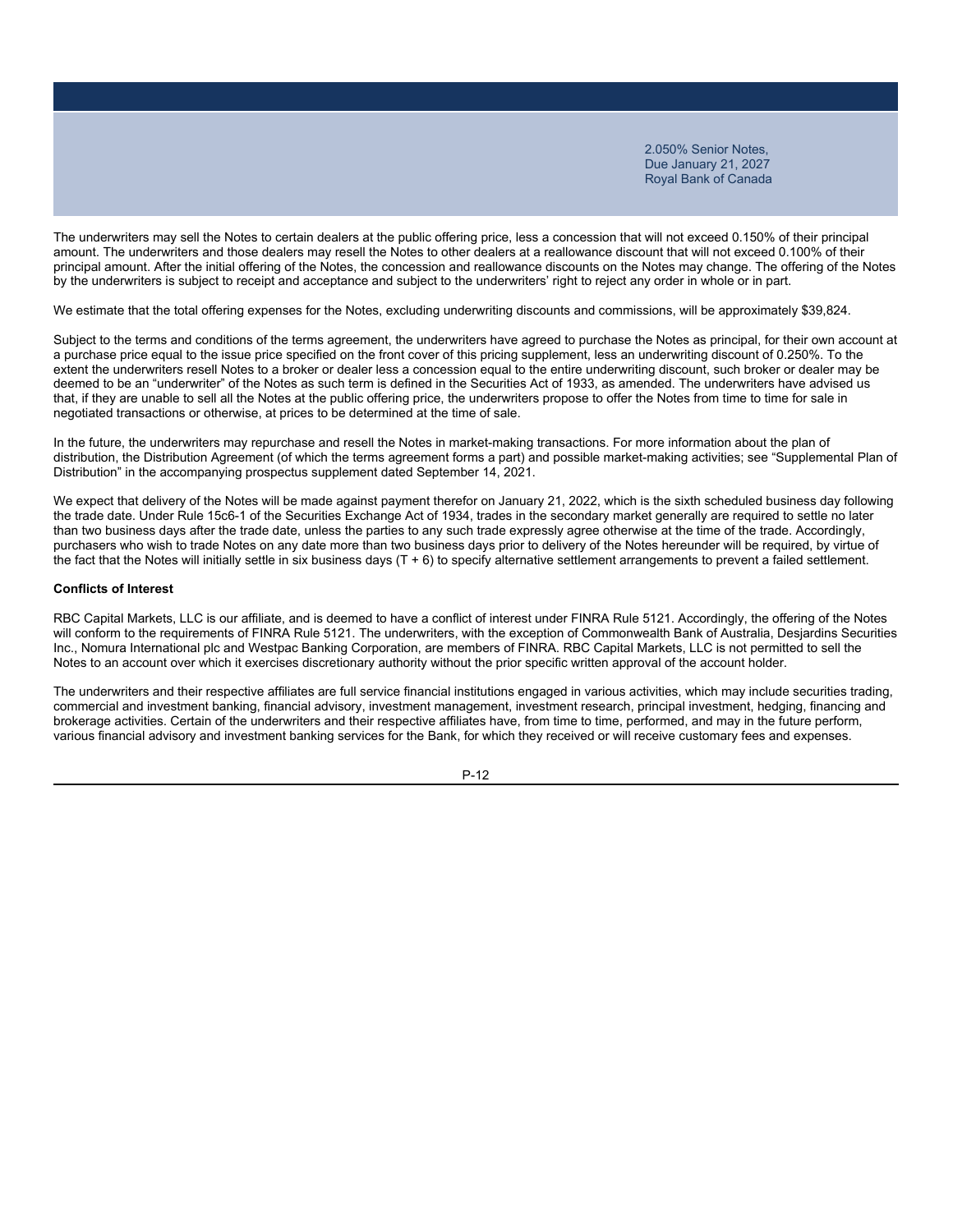In the ordinary course of their various business activities, the underwriters and their respective affiliates may make or hold a broad array of investments and actively trade debt and equity securities (or related derivative securities) and financial instruments (including bank loans) for their own account and for the accounts of their customers, and such investment and securities activities may involve securities and/or instruments of the Bank. The underwriters and their respective affiliates may also make investment recommendations and/or publish or express independent research views in respect of such securities or instruments and may at any time hold, or recommend to clients that they acquire, long and/or short positions in such securities and instruments.

### **Selling Restrictions**

*European Economic Area.* PROHIBITION OF SALES TO EEA RETAIL INVESTORS. The Notes are not intended to be offered, sold or otherwise made available to, and should not be offered, sold or otherwise made available to, any retail investor in the European Economic Area ("EEA"). For these purposes, the expression "offer" includes the communication in any form and by any means of sufficient information on the terms of the offer and the Notes to be offered so as to enable an investor to decide to purchase or subscribe the Notes, and a "retail investor" means a person who is one (or more) of: (a) a retail client, as defined in point (11) of Article 4(1) of Directive 2014/65/EU, as amended ("MiFID II"); or (b) a customer, within the meaning of Insurance Distribution Directive 2016/97/EU, as amended, where that customer would not qualify as a professional client as defined in point (10) of Article 4(1) of MiFID II; or (c) not a qualified investor as defined in the Regulation (E) 2017/1129, as amended (the "Prospectus Regulation"). Consequently, no key information document required by Regulation (EU) No 1286/2014, as amended (the "PRIIPs Regulation") for offering or selling the Notes or otherwise making them available to retail investors in the EEA has been prepared, and therefore, offering or selling the Notes or otherwise making them available to any retail investor in the EEA may be unlawful under the PRIIPs Regulation. This pricing supplement has been prepared on the basis that any offer of Notes in any Member State of the EEA or the UK will be made pursuant to an exemption under the Prospectus Regulation from the requirement to publish a prospectus for offers of Notes. This pricing supplement is not a prospectus for the purposes of the Prospectus Regulation.

### *United Kingdom*. PROHIBITION OF SALES TO UK RETAIL INVESTORS.

The Notes are not intended to be offered, sold or otherwise made available to, and should not be offered, sold or otherwise made available to, any retail investor in the United Kingdom ("UK"). For these purposes, a retail investor means a person who is one (or more) of: (i) a retail client, as defined in point (8) of Article 2 of Regulation (EU) No 2017/565 as it forms part of domestic law by virtue of the European Union (Withdrawal) Act 2018 (the "EUWA"); or (ii) a customer within the meaning of the provisions of the Financial Services and Markets Act 2000 (the "FSMA") and any rules or regulations made under the FSMA to implement Directive (EU) 2016/97, where that customer would not qualify as a professional client, as defined in point (8) of Article 2(1) of Regulation (EU) No 600/2014 as it forms part of domestic law by virtue of the EUWA; or (iii) not a qualified investor as defined in Article 2 of Regulation (EU) 2017/1129 as it forms part of domestic law by virtue of the EUWA (the "UK Prospectus Regulation"). Consequently, no key information document required by Regulation (EU) No 1286/2014 as it forms part of domestic law by virtue of the EUWA (the "UK PRIIPs Regulation") for offering or selling the Notes or otherwise making them available to retail investors in the United Kingdom has been prepared and therefore offering or selling the Notes or otherwise making them available to any retail investor in the United Kingdom may be unlawful under the UK PRIIPs Regulation. This pricing supplement has been prepared on the basis that any offer of Notes in the UK will be made pursuant to an exemption under the UK Prospectus Regulation from the requirement to publish a prospectus for offers of Notes. This pricing supplement is not a prospectus for the purposes of the UK Prospectus Regulation.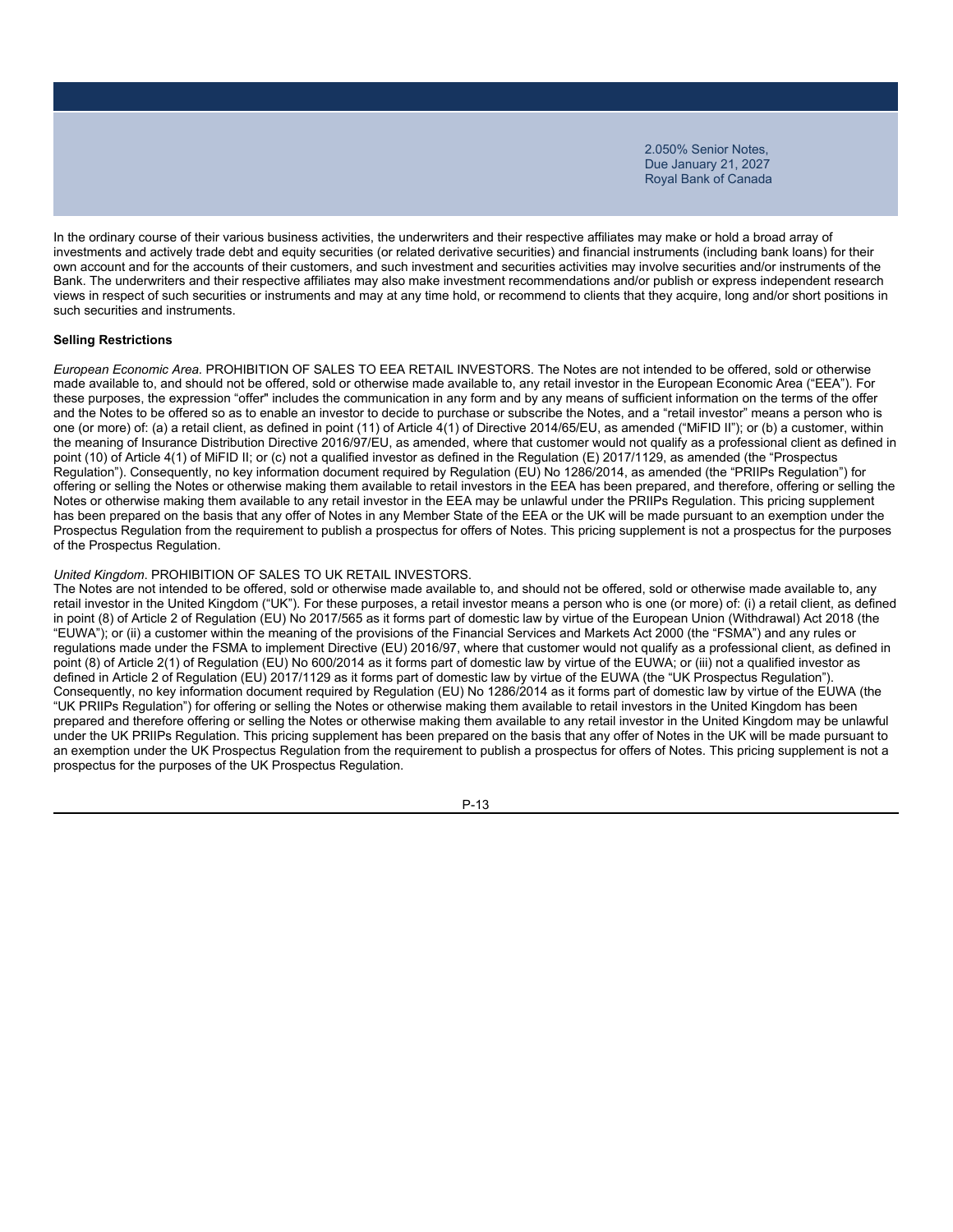This pricing supplement and any other material in relation to the Notes are only being distributed to, and are only directed at, persons in the UK that are qualified investors within the meaning of Article 2(1)(e) of the UK Prospectus Regulation that also (i) have professional experience in matters relating to investments falling within Article 19(5) of the Financial Services and Markets Act 2000 (Financial Promotion) Order 2005, as amended (the "Order"), (ii) who fall within Article 49(2)(a) to (d) of the Order or (iii) to whom it may otherwise lawfully be communicated (all such persons together being referred to as "relevant persons"). The Notes are only available to, and any invitation, offer or agreement to purchase or otherwise acquire such Notes will be engaged in only with, relevant persons. This pricing supplement and its contents should not be distributed, published or reproduced (in whole or in part) or disclosed by recipients to any other person in the UK. Any person in the UK that is not a relevant person should not act or rely on this pricing supplement or any of its contents.

*Hong Kong*. The Notes may not be offered or sold in Hong Kong by means of any document other than (a) in circumstances which do not constitute an offer to the public within the meaning of the Companies (Winding Up and Miscellaneous Provisions) Ordinance (Cap. 32 of the Laws of Hong Kong) ("Companies (Winding Up and Miscellaneous Provisions) Ordinance") or which do not constitute an invitation to the public within the meaning of the Securities and Futures Ordinance (Cap. 571 of the Laws of Hong Kong) ("Securities and Futures Ordinance"), or (b) to "professional investors" as defined in the Securities and Futures Ordinance and any rules made thereunder, or (c) in other circumstances which do not result in the document being a "prospectus" as defined in the Companies (Winding Up and Miscellaneous Provisions) Ordinance, and no advertisement, invitation or document relating to the Notes may be issued or may be in the possession of any person for the purpose of issue (in each case whether in Hong Kong or elsewhere), which is directed at, or the contents of which are likely to be accessed or read by, the public in Hong Kong (except if permitted to do so under the securities laws of Hong Kong) other than with respect to Notes which are or are intended to be disposed of only to persons outside Hong Kong or only to "professional investors" in Hong Kong as defined in the Securities and Futures Ordinance and any rules made thereunder.

*Singapore*. This pricing supplement and the accompanying prospectus and prospectus supplement have not been registered as a prospectus with the Monetary Authority of Singapore. Accordingly, this pricing supplement, the accompanying prospectus and prospectus supplement and any other document or material in connection with the offer or sale, or invitation for subscription or purchase, of the Notes may not be circulated or distributed, nor may the Notes be offered or sold, or be made the subject of an invitation for subscription or purchase, whether directly or indirectly, to persons in Singapore other than (a) to an institutional investor (as defined in Section 4A of the Securities and Futures Act, Chapter 289 of Singapore (the "SFA")) under Section 274 of the SFA, (b) to a relevant person (as defined in Section 275(2) of the SFA) pursuant to Section 275(1) of the SFA, or any person pursuant to Section 275(1A) of the SFA, and in accordance with the conditions specified in Section 275 of the SFA or (c) otherwise pursuant to, and in accordance with the conditions of, any other applicable provision of the SFA, in each case subject to conditions set forth in the SFA.

Where the Notes are subscribed or purchased under Section 275 of the SFA by a relevant person which is (a) a corporation (which is not an accredited investor (as defined in Section 4A of the SFA)) the sole business of which is to hold investments and the entire share capital of which is owned by one or more individuals, each of whom is an accredited investor, or (b) a trust (where the trustee is not an accredited investor) whose sole purpose is to hold investments and each beneficiary of the trust is an individual who is an accredited investor, the securities (as defined in Section 239(1) of the SFA) of that corporation shall not be transferable for six months after that corporation has acquired the Notes under Section 275 of the SFA except: (1) to an institutional investor under Section 274 of the SFA or to a relevant person (as defined in Section 275(2) of the SFA), (2) where such transfer arises from an offer in that corporation's securities pursuant to Section 275(1A) or Section 276(4)(i)(B) of the SFA, (3) where no consideration is or will be given for the transfer, (4) where the transfer is by operation of law, (5) as specified in Section 276(7) of the SFA, or (6) as specified in Regulation 32 of the Securities and Futures (Offers of Investments) (Shares and Debentures) Regulations 2005 of Singapore.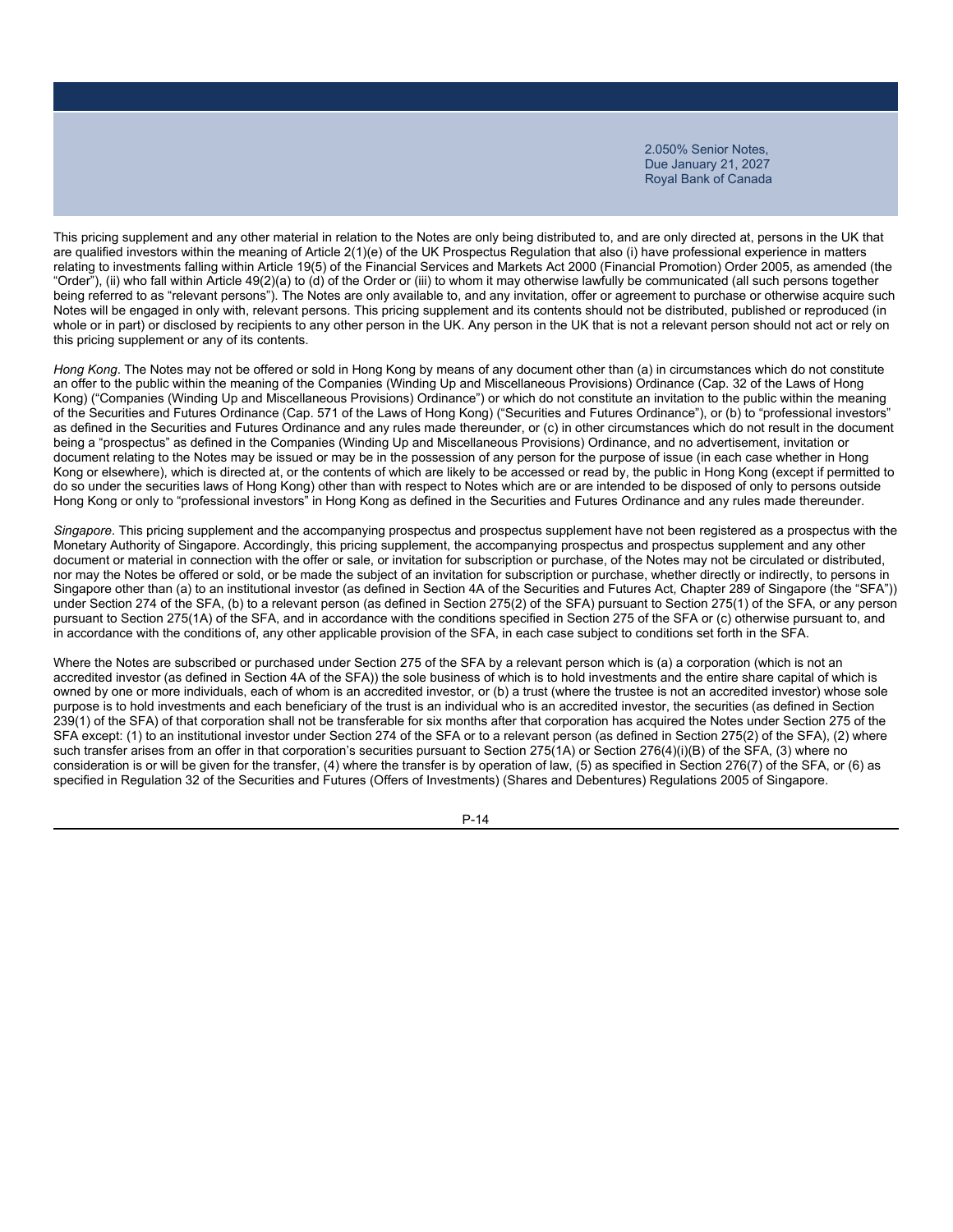Notification under Section 309B(1)(c) of the SFA. The Bank has determined that the Notes are (a) prescribed capital markets products (as defined in the Securities and Futures (Capital Markets Products) Regulations 2018) and (b) Excluded Investment Products (as defined in MAS Notice SFA 04- N12: Notice on the Sale of Investment Products and MAS Notice FAA-N16: Notice on Recommendations on Investment Products).

*Switzerland.* The Notes are not offered, sold or advertised, directly or indirectly, in, into or from Switzerland on the basis of a public offering and will not be listed on the SIX Swiss Exchange or any other offering or regulated trading facility in Switzerland. Accordingly, neither this pricing supplement, the accompanying prospectus and prospectus supplement nor other marketing material constitute a prospectus as defined in article 652a or article 1156 of the Swiss Code of Obligations or a listing prospectus as defined in article 32 of the Listing Rules of the SIX Swiss Exchange or any other regulated trading facility in Switzerland. Any resales of the Notes may only be undertaken on a private basis to selected individual investors in compliance with Swiss law. This pricing supplement, the accompanying prospectus or prospectus supplement may not be copied, reproduced, distributed or passed on to others or otherwise made available in Switzerland without our prior written consent. By accepting this pricing supplement, the accompanying prospectus or prospectus supplement or by subscribing to the notes, investors are deemed to have acknowledged and agreed to abide by these restrictions.

*Japan.* The Notes have not been and will not be registered pursuant to Article 4, Paragraph 1 of the Financial Instruments and Exchange Act. Accordingly, none of the Notes nor any interest therein may be offered or sold, directly or indirectly, in Japan or to, or for the benefit of, any "resident" of Japan (which term as used herein means any person resident in Japan, including any corporation or other entity organized under the laws of Japan), or to others for re-offering or resale, directly or indirectly, in Japan or to or for the benefit of a resident of Japan, except pursuant to an exemption from the registration requirements of, and otherwise in compliance with, the Financial Instruments and Exchange Act and any other applicable laws, regulations and ministerial guidelines of Japan in effect at the relevant time.

*Canada*. Sales into Canada are permitted.